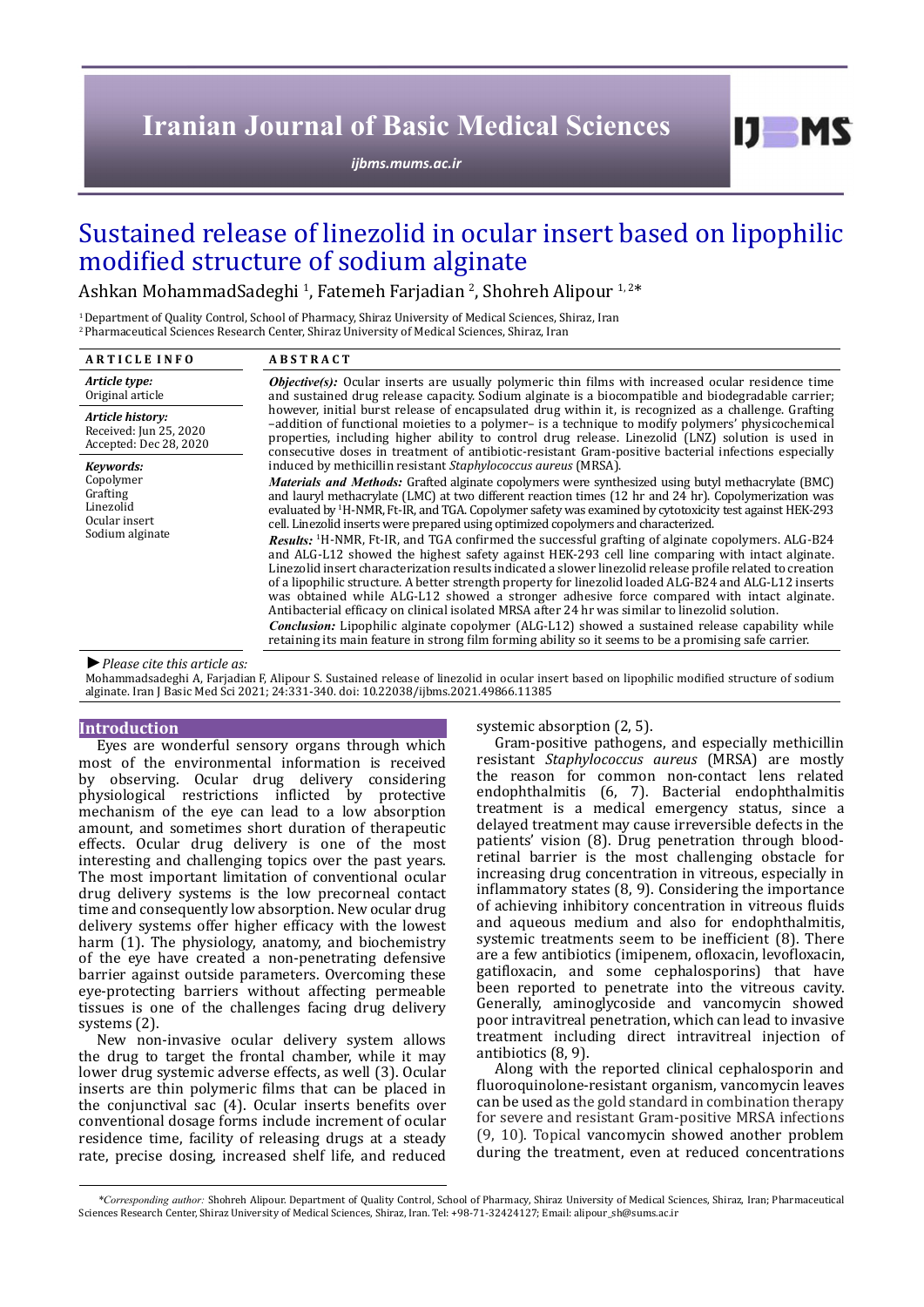(liquid 0.2%) while it was mostly painful and may be toxic in frequent administration to the ocular surface (6). Therefore, due to vancomycin's poor intravitreal penetration and side effects, even in topical uses and considering the reported vancomycin resistant organisms, it is necessary to introduce some alternative antibiotics (6, 7, 10, 11).

Linezolid (LNZ) is an oxazolidinone with narrow activity specified against Gram-positive bacteria. LNZ is also active against the most clinically significant Grampositive pathogens including MRSA withlower minimum inhibitory concentrations (MICs) compared with the currently used antibiotics. LNZ is an antibiotic with a unique mechanism of action in inhibition of protein synthesis, which can lower the risk of cross resistance along with other protein-synthesis inhibitors (8, 11). Previous studies reported better patient toleration of topical LNZ compared with vancomycin with lower toxicity (7) and significant LNZ intravitreal penetration after systemic administration (8); therefore, it seems that LNZ can be a good drug to be selected.

Previous studies showed that LNZ was an effective replacement antibiotic for treating Gram-positive bacteria induced keratitis. Another positive note was about the topical LNZ effectiveness on treating a resistant form of corneal infection while vancomycin was ineffective or has not been tolerated (10). Considering exclusive LNZ mechanism of action against bacteria in protein synthesis inhibition, the chance of cross-resistance is very low (6, 10, 12).

Besides, animal pharmacokinetic studies showed that LNZ has good corneal, vitreous, and retinal tissue penetration with the lowest toxicity (7). Also, considerable linezolid concentration has been reported in human vitreous and aqueous humor after intravenous or oral administration (12). Human studies also reported comparable linezolid effectiveness and tolerance on treating MRSA-induced eye infections with vancomycin (6). The hourly administered LNZ eye drop's effectiveness on Gram-positive microbes induced keratitis was demonstrated in animals (12) and humans (10, 12); however, there is not enough development regarding LNZ ocular formulations.

One of the most common causes of ocular infections is considered to be Gram-positive bacteria. LNZ is an antibiotic of the oxazolidinone group, which is used in the treatment of infection by antibiotic-resistant Gram-positive bacteria (13). Previous studies reported successful LNZ treatments for corneal infections compared with vancomycin (7). The most common pathogen reported in all ocular infections is MRSA. Previous studies have also confirmed higher tolerance and effectiveness of local LNZ on reducing streptococcal colonies to treat corneal infections in rabbits compared with vancomycin (11).

Sodium alginate is a non-toxic, biodegradable, and biocompatible polymer that is used as a carrier in drug delivery systems especially in ocular formulations (14, 15); however, initial burst release or rapid release of encapsulated drug in alginate polymer is one of the most difficult challenges in sustained drug delivery systems (15-19). In order to reduce the burst release, different approaches have been examined, which may include coating with polycations (16) or increasing the polymer hydrophobicity by grafting polymers (19).

Also, Grafting is one of the well-established and

successful methods of polymer modification (20, 21). Moreover, it is a technique for addition of functional moieties to a polymer, which may provide a widespread species of polymers with the modified physicochemical properties (17, 19). Indeed, polymer grafting is an interesting approach for transferring functional groups into a polymeric backbone as side chains. Polymer grafted alginates (graft co-polymerization) have a higher ability in controlling drug release compared with intact polymers (19). One of the most common types of polymerization reactions is the free radical method, which is considered as the most applicable one for vinyl monomers. Polymers that are constructed in this way contain polystyrene, poly (methyl methacrylate), acrylamide, poly (vinyl acetate), and branched polyethylene (22). Grafting co-polymerization has been extensively applied in the preparation of the modified structures of alginate with numerous applications in drug delivery. Previous reports indicated a prolonged release for encapsulated drug in butyl and methyl methacrylate alginate grafted microspheres (19).

The novelty of the present study was preparing<br>alginate grafted poly(butyl methacrylate) and alginate grafted poly(butyl methacrylate) and poly(lauryl methacrylate), and also evaluating their safety on human kidney epithelial cells, to obtain a suitable polymer for thin film preparation, which should be characterized as ocular insert with a slower release pattern of LNZ.

# **Materials and Methods**

# *Materials*

LNZ was purchased from Exir Pharmaceutical Company, Iran. Sodium alginate was purchased from Samchun, Korea. Butyl methacrylate (BMC), lauryl methacrylate (LMC), and potassium persulfate were purchased from Merck, Germany. Dulbecco's modified Eagle medium (DMEM), fetal bovine serum (FBS), and penicillin-streptomycin were provided from Biosera, Ringmer, UK. MTT, i.e., 3-(4,5-Dimethylthiazol-2-yl)- 2,5-diphenyltetrazolium bromide, was purchased from Sigma, USA. The solvents were purchased locally in analytical grade. HEK-293 cell line was purchased from Iranian biological resource center (IBRC).

# *Synthesis of sodium alginate grafted copolymers*

Sodium alginate-grafted- poly (butyl methacrylate) and sodium alginate-grafted-poly (lauryl methacrylate) were synthesized. Briefly, 22 mmol potassium persulfate was added to ALG 4% ethanolic solution and stirred at room temperature, then BMC (0.02 mM) or LMC (0.2 mM) were added and stirred at 70 °C. Different copolymers (ALG-g-BMC and ALG-g-LMC) were synthesized at two different reaction times of 12 hr and 24 hr. Copolymers were purified with 20 ml diethyl ether and ethanol three times and the remaining product centrifuged to remove contaminants and unnecessary by-products of the reaction, the final copolymer powders were obtained by freeze drying.

# *Characterization of sodium alginate grafted copolymers*

# *In vitro toxicity test*

To evaluate all synthesized copolymers' safety, cell cytotoxicity was evaluated using MTT assay, which was performed on human kidney epithelial cells, i.e.,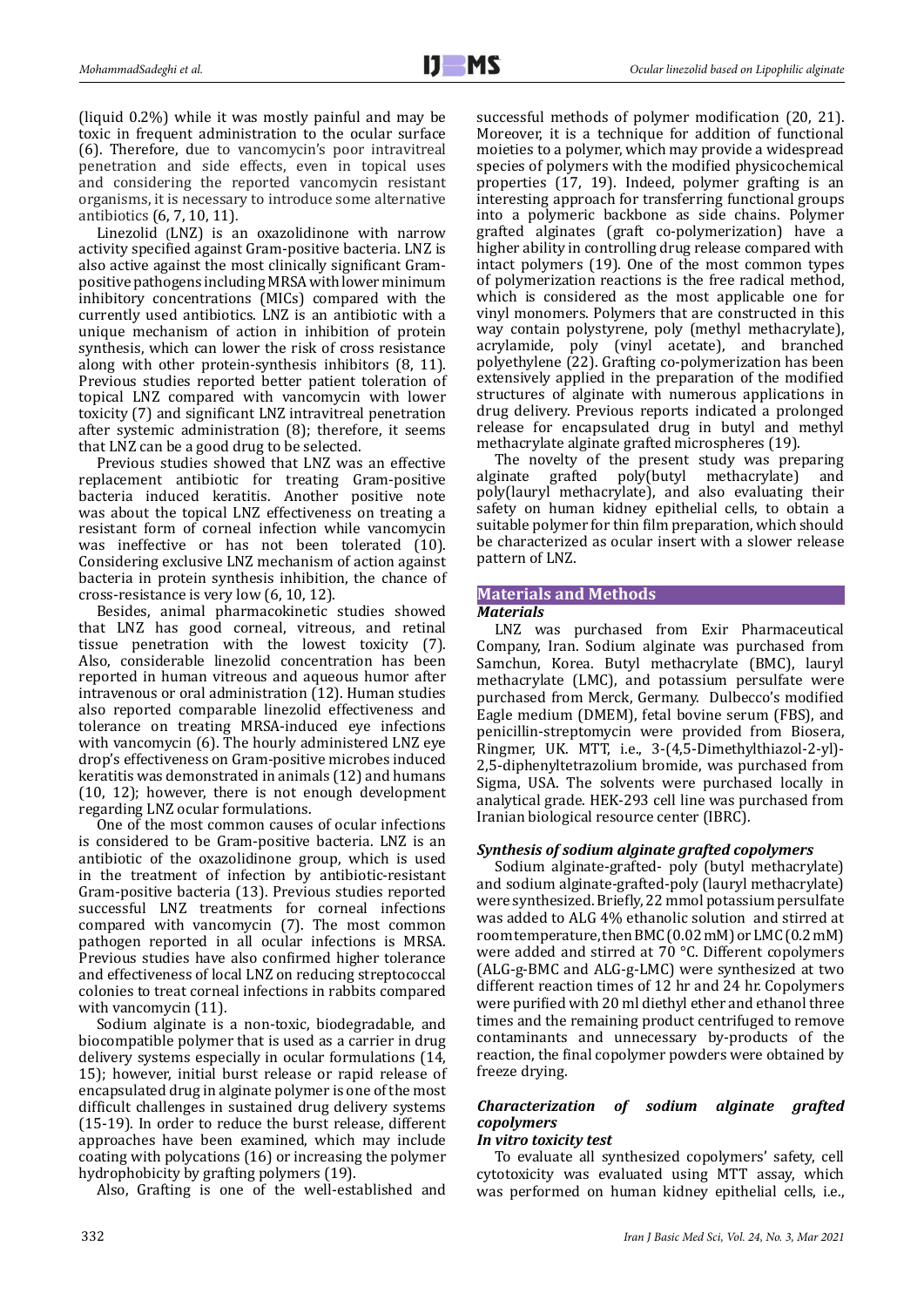the HEK-293 cell line. Cells were cultivated in growth media of DMEM containing 10% FBS and 1% penicillin/ streptomycin, which was maintained at 37 °C in a humidified environment and  $5\%$  CO<sub>2</sub>. In a 96-well plate, 10000 cells per well were seeded and after 24 hr incubation, each cell was treated with ALG, ALG-B12, ALG-B24, ALG-L12, and ALG-L24 at concentration of 2%. After 24 hr, 30 μl of MTT in phosphate buffer solution (5 mg/ml) was added and cells were incubated for 4 hr at 37 °C in a humidified environment and 5%  $\rm CO_{2}$ . Then, the MTT solution was removed from the wells and 10 μl DMSO was added to plates and shaken for 5 min. Absorptions were determined by a microplate reader at 570 nm. Untreated control cells were assumed to have 100% viability (23).

#### *Nuclear magnetic resonance (NMR)*

The NMR spectrum shows copolymer synthesis properties and can confirm the validity of synthesis. Considering cytotoxicity results, the composition of the selected safer grafted copolymers ALG-B24, ALG-L12, ALG+BMC, and ALG+LMC physical mixtures were assessed by <sup>1</sup> H-NMR spectroscopy (Bruker Avance  $III/400$  MHZ, Germany) using  $D_2O$  as solvent.

#### *Thermoanalysis*

For better evaluation, thermogravimetric analysis (TGA) and differential thermal analysis (DTA) (Mettler Toledo, Italy) of ALG and selected safer grafted copolymers (ALG-B24 and ALG-L24) in addition to ALG+BMC and ALG+LMC physical mixtures were determined with heating rate of 10 °C per min up to 650 °C. The void aluminum pan was sealed as the reference control (24).

## *Ft-IR*

The Fourier transform infrared spectroscopy (Ft-IR) was performed using Shimadzu-8400 S (Japan) FTIR equipment (25, 26). Spectra of ALG and selected safer grafted copolymers (ALG-B24 and ALG-L24) powders in addition to ALG+BMC and ALG+LMC physical mixtures were obtained using the KBr pellet method. KBr disks were scanned over a wave number region of 400 to 4000 cm-1.

#### *LNZ analysis*

LNZ quantification was performed using UV-Vis spectrophotometry method at maximum absorbance wavelength of 251 nm in phosphate buffer solution at pH 7.4 (PBS, 7.4).

#### *Analysis method validation*

LNZ calibration curve was constructed with seven different concentrations  $(2, 4, 8, 10, 12, 16,$  and  $20 \mu g/ml$ that were prepared in three different days. Each sample was tested in triplicate. Calibration curve was validated by linearity, intraday, and inter-day precision, accuracy, limit of detection (LOD), and limit of quantitation (LOQ) (27).

#### *Ocular insert preparation*

Considering cell cytotoxicity results, selected polymers were used to prepare ocular inserts using the solvent casting method (28). Polymers were dissolved in distilled water and stirred until reaching a clear solution to obtain final concentration of  $2\%$  w/v, then 10% glycerol was added as plasticizer and mixed. LNZ aqueous solution  $(0.2 \, % \, w/v)$  was then added and mixed to prepare a uniform solution. Ten milliliters of the polymeric solution was poured on a petri-dish, one milliliter aqueous calcium chloride 2% was added and mixed then allowed to dry at room temperature for 24 hr. The dried discs were wrapped in an aluminum foil and stored.

#### *Ocular inserts evaluation Thickness measurement*

Thickness of ocular inserts was measured by a digital caliper and recorded in millimeters. All measurements were performed in triplicate and the mean of measurements was reported.

#### *pH determination*

To determine inserts' pH, small pieces of inserts (diameter of 1 cm) were swelled in five milliliters distilled water in a closed Petri dish for one hour at room temperature for complete dissolution. The pH of the obtained solution was measured in triplicate.

#### *Drug content*

The uniformity of the LNZ in the ocular inserts was determined. Small pieces of inserts (diameter of 1 cm) were placed in five milliliters of PBS, pH 7.4, and stirred till complete dissolution. LNZ was extracted using methanol and the LNZ amount was determined using the validated UV-spectrophotometry analysis method. All experiments were tested in triplicate. The practical LNZ amount was compared with its theoretical amount and reported as drug content%.

#### *In vitro release*

LNZ release from selected ocular inserts was determined using Franz diffusion cell. Small pieces of inserts (diameter of 2 cm) which contained 1 mg LNZ, were applied as membrane between donor and receptor parts, and 25 milliliters PBS, pH 7.4, was the receptor compartment of diffusion cell while it was stirred at 1000 rpm at  $37\pm0.5$  °C to prevent diffusion layer effects. At determined times 5, 10, 15, 30, 60, 120, 180, and 240 min, samples were withdrawn and the amount of LNZ was determined using the validated analysis method. Different release models including zero and first-order models and Higuchi release regression coefficients were used to select the best-fitted release model.

#### *Mechanical properties*

Tensile strength, adhesiveness, and hardness of inserts were measured using TA-DGA and TA11/1000 probe of a Texture Analyzer (CT-3/10,000 Brookfield, USA). For tensile strength, inserts were fixed between the two clamps for 60 sec and at the trigger load of 0.05 N, the upper clasp was pulled apart at a distance of 6 mm and a speed of 2.0 mm/sec while the lower clasp was held immobile. The force at the point the insert broke was recorded as tensile strength. Hardness and adhesiveness were measured using the Texture Pro CT software package. All measures were repeated three times.

#### *Antibacterial efficacy*

According to a previous study, the MRSA detection test was done using the disk diffusion test at aqueous LNZ concentration of 30 µg/ml for MRSA detection, then antibacterial effectiveness of ALG-L12-LNZ versus ALG-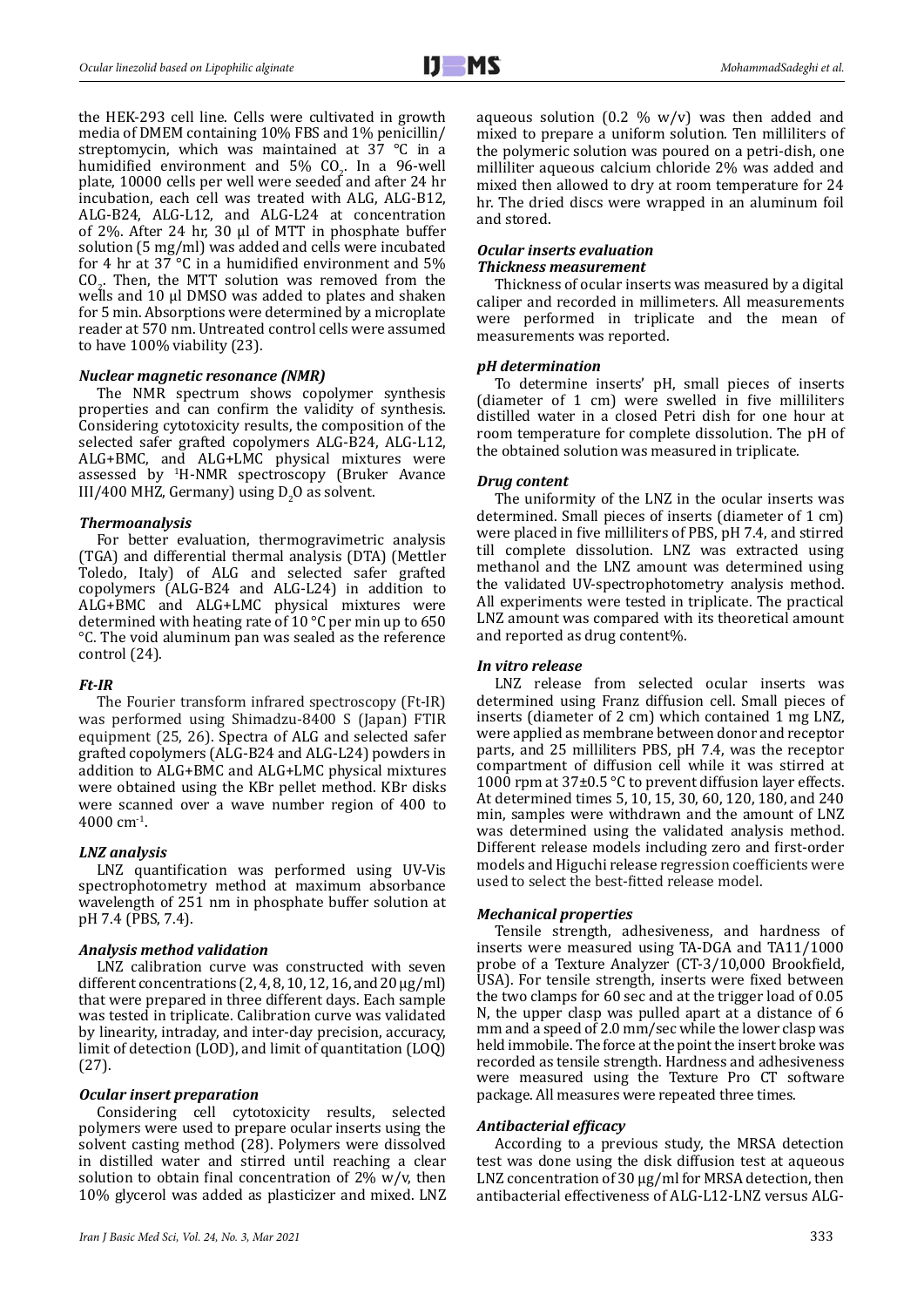

**Figure 1.** Synthesis of sodium alginate grafted copolymers

LNZ inserts (with a diameter of one cm) was assessed using agar diffusion test. Clinical isolated methicillinresistant *S. aureus* (*MRSA* Gp-0408) was seeded in sterile nutrient agar, then the optimized inserts were placed on it, and plates were incubated at 37±0.5 °C for 24 hr. To test antibacterial efficiency the inhibition zone area of inserts was measured around each sample using a ruler at 4, 12, and 24 hr and compared with LNZ solution as a positive control. Each sample was tested in triplicate. Sterile nutrient agar plate was the negative control through the study (29).

## *Statistical analysis*

All experiments were done in triplicate (n=3) and data were expressed as the mean±standard deviations. Analysis of variance (ANOVA) via SPSS v.15 software was used for statistical analysis in which a *P*-value of <0.05 was considered to denote a statistically significant difference.

#### **Results**

## *Synthesis of sodium alginate grafted copolymers*

The alginate grafted poly(butyl-methacrylate) (ALGg-BMC) and poly(lauryl-methacrylate) (ALG-g-LMC) were prepared at different reaction times (12 and 24 hr). Figure 1 presents the Synthesis of sodium alginate grafted copolymers scheme.

## *Characterization of sodium alginate grafted copolymers*

#### *Cell cytotoxicity study*

Sodium alginate grafted copolymers' safety was determined using cell cytotoxicity study. As seen in



Figure 2. Cell cytotoxicity effect of copolymers (n=3) ALG: alginate

Figure 2, ALG-B24 and ALG-L12 showed the lowest cytotoxicity in their group compared with alginate as a non-toxic polymer (*P*≤0.05). Therefore, they were selected as safer copolymers for further evaluation.

#### *1H-NMR*

The <sup>1</sup> <sup>1</sup>H-NMR spectra of ALG-B24, ALG-L12 copolymers, and ALG+BMC and ALG+LMC physical mixtures were presented in Figure 3.



**Figure 3.** <sup>1</sup> H-NMR spectrum of ALG-B24 copolymer (A) and ALG-L12 copolymer (B), ALG+BMC physical mixture (C), ALG+LMC physical mixture (D)

LMC: lauryl methacrylate; ALG: alginate; BMC: butyl methacrylate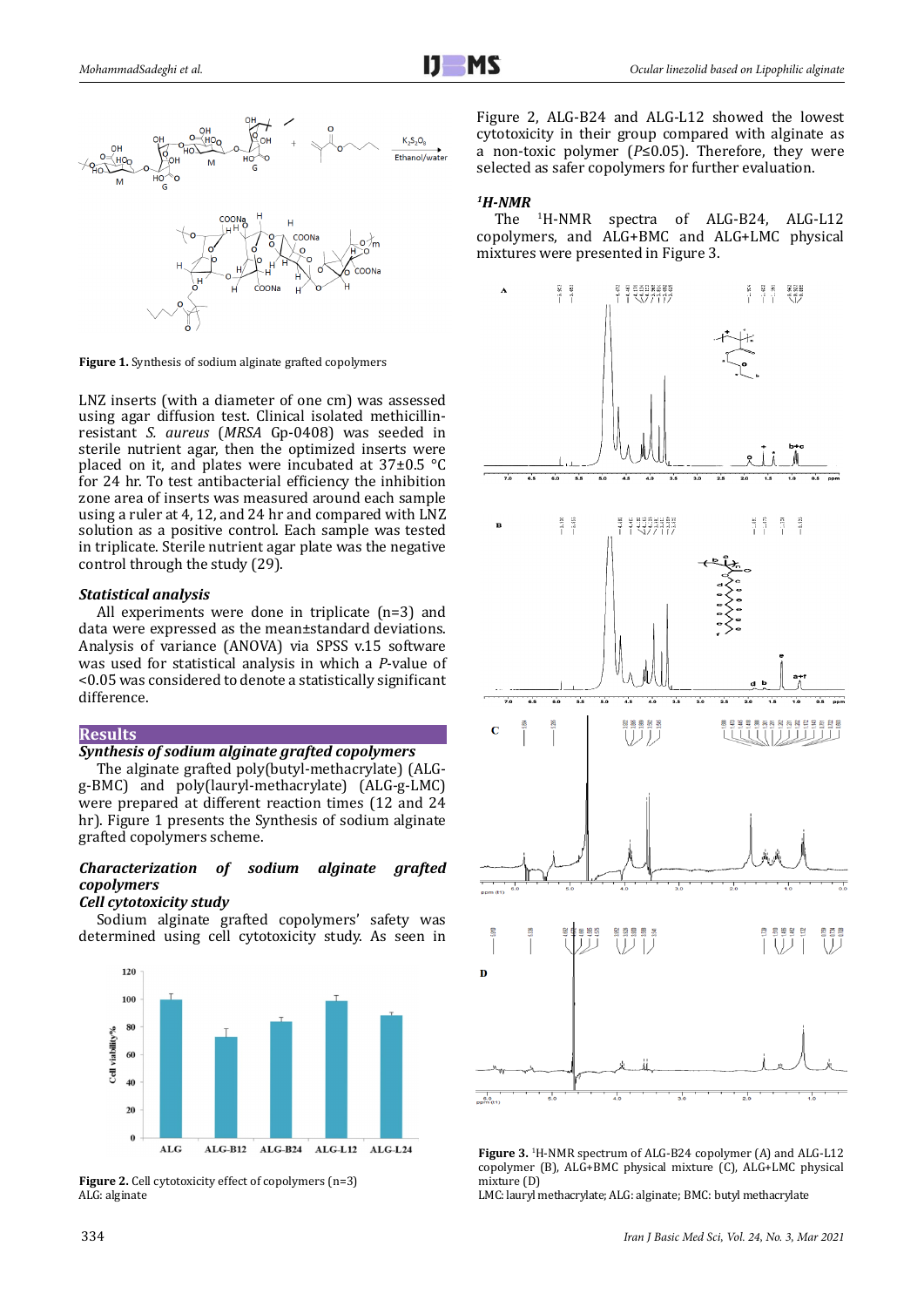

**Figure 4.** TGA thermogram of ALG (A), ALG-B24 (B), ALG-L12 (C), ALG+BMC physical mixture (D), and ALG+LMC physical mixture (E) LMC: lauryl methacrylate; ALG: alginate; BMC: butyl methacrylate

#### <sup>1</sup>H-NMR (400 MHZ, D<sub>2</sub>O)

δ 0.7-1.1 (6H, butyl methacrylate: CH<sub>3</sub>), δ 1.2-2 (6H, butyl methacrylate:  $CH<sub>2</sub>$ ),  $\delta$  4.05-4.2 (2H, butyl methacrylate:  $U\text{-CH}_2$ ),  $\delta$  4.3-5.2 (4H, that  $\delta$  5.0: alginate anomeric proton of Guluronate, δ 4.7: alginate anomeric proton of Mannuronate & H-5 of Guluronate-co-Mannuronate, δ 4.45: alginate H-5 of Guluronate-co-Guluronate)

#### <sup>1</sup>H-NMR (400 MHZ, D<sub>2</sub>O)

δ 0.7-1.1 (6H, lauryl methacrylate: CH<sub>3</sub>), δ 1.2-2 (22H, lauryl methacrylate:  $CH<sub>2</sub>$ ),  $\delta$  3.9-4.1 (2H, lauryl methacrylate:  $U\text{-CH}_2$ ),  $\delta$  4.3-5.2 (4H, that  $\delta$  5.0: alginate anomeric proton of Guluronate,  $\delta$  4.7: alginate anomeric proton of Mannuronate & H-5 of Guluronate-co-Mannuronate, δ 4.45: alginate H-5 of Guluronate-co-Guluronate)

#### *Thermoanalysis*

As seen in Figure 4, thermoanalysis was performed for ALG, ALG-B24, and ALG-L12, ALG+BMC, and ALG+LMC physical mixtures. According to the DTA results, the peaks were assumed as the temperature of polymer chain breaking which were at temperatures 238, 246, 254, 234, and 237 °C for ALG, ALG-B24, ALG-L12, ALG+BMC, and ALG+LMC physical mixtures, respectively.

The weight loss percentage of polymers according to TGA is reported in Table 1. The weight loss percentage of polymers according to TGA was 20.91, 20.70, 16.71%, 21.32, and 71.86% for ALG, ALG-B24, ALG-L12, ALG+BMC, and ALG+LMC physical mixtures, respectively.

#### *Ft-IR*

Figure 5 indicates the Ft-IR spectra of ALG, ALG-B24, and ALG-L12 with different characteristic peaks of polymers.



**Figure 5.** Ft-IR spectrum of ALG (A), ALG-B24 (B), ALG-L12 (C), ALG+LMC physical mixture (D), and ALG+BMC physical mixture (E) LMC: lauryl methacrylate; ALG: alginate; BMC: butyl methacrylate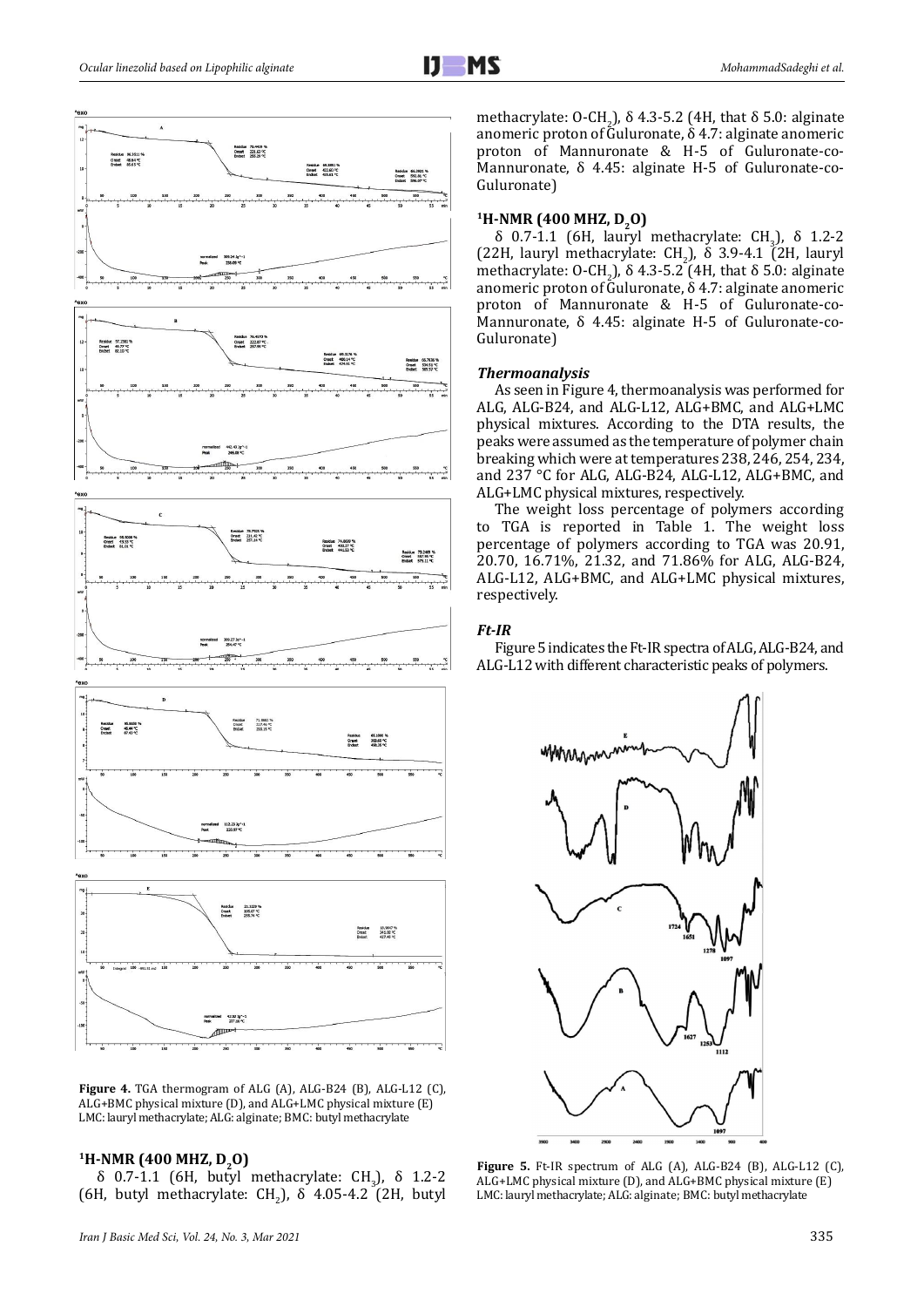#### **Table 1.** Weight loss percentage of polymers according to the TGA chart

|                                | Stage               | Temperature<br>difference $(^\circ C)$ | Weight Loss<br>(%) | Phenomenon          |
|--------------------------------|---------------------|----------------------------------------|--------------------|---------------------|
| AI.G                           | Initial dehydration | 85-200                                 | 3.65               | Loss of moisture    |
|                                | Most destruction    | 221-257                                | 20.91              | Chain fragmentation |
| $AI.G-B24$                     | Initial dehydration | 85-200                                 | 2.85               | Loss of moisture    |
|                                | Most destruction    | 223-258                                | 20.70              | Chain fragmentation |
| $AI.G-I.12$                    | Initial dehydration | 85-200                                 | 4.5                | Loss of moisture    |
|                                | Most destruction    | 221-257                                | 16.71              | Chain fragmentation |
| $AI.G+BMC$<br>Physical mixture | Initial dehydration | 46-87                                  | 3.5                | Loss of moisture    |
|                                | Most destruction    | 217-253                                | 20                 | Chain fragmentation |
| ALG+LMC<br>Physical mixture    | Initial dehydration |                                        |                    |                     |
|                                | Most destruction    | 195-255                                | 75.6               | Chain fragmentation |

#### LMC: lauryl methacrylate; ALG: alginate; BMC: butyl methacrylate



**Figure 6.** ALG-L12-LNZ insert, film formation (left), film separation (right)

ALG: alginate; LNZ: Linezolid

# *LNZ analysis*

LNZ quantification was performed at maximum absorbance wavelength at 251 nm in PBS, pH 7.4.

## *Analysis method validation*

According to the plotted standard curves, the resulting line has a regression coefficient (0.9993) close to 1, suggesting the linearity of the data. The equation related to the line was calculated as Y = 0.0479x + 0.3451*.*  Inter, intra-day precision, and accuracy were 99.3±0.5, 99.6±0.3%, and 98.1±1.8%, respectively. The method sensitivity was evaluated by LOD and LOQ, which were  $0.27 \,\mathrm{\upmu g/ml}$  and  $0.81 \,\mathrm{\upmu g/ml}$ , respectively.

## *Ocular insert preparation*

Considering cell cytotoxicity results, two ALG-B24 and ALG-L12 copolymers were selected to prepare ocular inserts using the solvent casting method. For better comparison, ALG inserts were prepared with the same method. Figure 6 shows the ALG-L12-LNZ insert.

# *Ocular inserts evaluation*

## *Thickness measurement*

The thickness of ALG-B24-LNZ and ALG-L12- LNZ inserts was recorded as millimeters. Results are reported in Table 2.



**Figure 7.** *In vitro* release profile of ALG-LNZ, ALG-B24-LNZ, and ALG-L12-LNZ ALG: alginate; LNZ: Linezolid

## *pH determination*

The aqueous solution of dissolved ALG-B24-LNZ and ALG-L12-LNZ inserts was used to determine inserts' pH. All experiments were repeated in triplicate. Results are reported in Table 2.

## *Drug content*

The LNZ content of ALG-B24-LNZ and ALG-L12-LNZ inserts was determined. All experiments were tested in triplicate. Results are reported as drug content% in Table 2.

#### *LNZ in vitro release*

The LNZ release process was investigated in PBS, pH 7.4. As seen in Figure 7, predictably, ALG-LNZ insert released the whole LNZ within 6 hr. LNZ release from ALG-B24-LNZ lasted 12 hr while ALG-L12-LNZ insert released 70 and 80% of LNZ in a slower manner within 12 and 24 hr. Release kinetic results were reported in Table 3.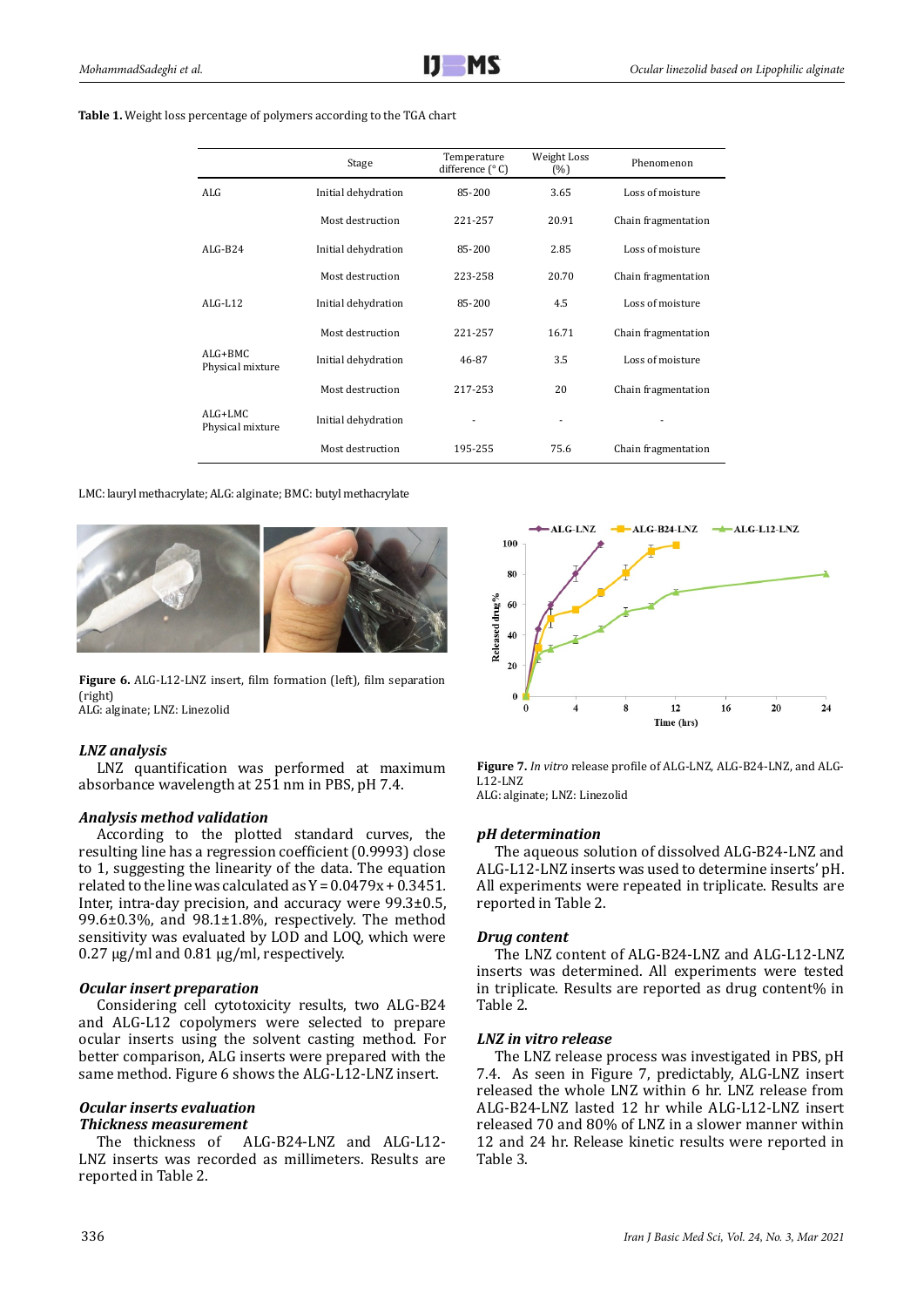

#### **Table 2.** Ocular inserts evaluation results

| Formulation | Thickness (mm)  | pН             | Drug content<br>$(\%)$ | Tensile strength<br>(MPa) | Adhesion force<br>(g) | Hardness<br>(g) |
|-------------|-----------------|----------------|------------------------|---------------------------|-----------------------|-----------------|
| $AI.G-I.NZ$ | $0.14 \pm 0.08$ | $7.24 \pm 0.3$ | $103+3$                | $0.5 \pm 0.05$            | $6.3 \pm 1.15$        | 76±11.2         |
| ALG-B24-LNZ | $0.11 \pm 0.04$ | $7.32 \pm 0.1$ | $106 + 5$              | $4.59 \pm 0.62$           | $3.3 \pm 0.58$        | $7 + 1.53$      |
| ALG-L12-LNZ | $0.12 \pm 0.05$ | $7.43 \pm 0.2$ | $98+3$                 | $4.77 \pm 0.14$           | $5.5 \pm 0.58$        | $110+9.61$      |

ALG: alginate; LNZ: Linezolid

**Table 3.** Ocular inserts release kinetic results

|                        | Zero             | First            | Higuchi          |
|------------------------|------------------|------------------|------------------|
| $AI.G-$<br>ALG-B24-LNZ | 0.9925<br>0.9383 | 0.9599<br>0.8954 | 0.9981<br>0.9755 |
| ALG-L12-LNZ            | 0.9934           | 0.8052           | 0.9697           |

ALG: alginate; LNZ: Linezolid ALG: alginate; LNZ: Linezolid

#### *Mechanical properties*

The tensile strength, adhesiveness, and hardness were measured as mechanical properties of inserts. Results were reported in Table 2. The tensile strength of ALG-B24-LNZ and ALG-L12-LNZ was significantly higher ( $\approx 10$  times) than that of the ALG-LNZ ( $P < 0.05$ ). The adhesive force of ALG-L12-LNZ was similar to ALG-LNZ and was higher ( $\approx$  2 times) than ALG-B24-LNZ. Comparing ALG-LNZ, ALG-B24-LNZ hardness was significantly ( $P < 0.05$ ) reduced ( $\approx$ 11 times) while ALG-L12-LNZ showed higher hardness (≈1.5 times).

#### *Antibacterial efficacy*

MRSA detection results indicated the inhibition zone of 1.1±0.1 cm for the clinically isolated *S. aureus,* which confirmed that it was MRSA. The antibacterial efficacy of ALG-L12-LNZ insert as optimized formulation on MRSA microorganism as a resistant bacterium was assessed. No inhibition zone was observed in the blank samples after 24 hr. The inhibition zone of ALG-L12-LNZ and LNZ solution (positive control) after 4, 12, and 24 hr were reported in Table 4.

#### **Discussion**

Ocular inserts are attractive drug delivery systems since they can eliminate conventional ocular delivery obstacles such as rapid precorneal clearance and short residence time (30, 31). Sodium alginate is a natural and non-toxic polymer with mucoadhesive properties. Accordingly, due to its availability, non-allergic nature, biocompatibility, and low systematic absorption; sodium alginate can be used in ocular formulations. Alginate with a three-dimensional structure forms a stable gel in the presence of positive ions including calcium (8); however, it shows a fast release of its loaded drug. To overcome this problem, grafting appears as a suitable solution. One of the advantages of alginate grafts compared with intact polymers is their higher ability to control the release of their loaded drug (19).

Considering these advantages, alginate grafted copolymers were synthesized in the present study (Figure 1) and their safety characteristics were evaluated. Cell cytotoxicity results (Figure 2) indicated Table 4. Ocular insert antimicrobial results

|           | Inhibition zone (cm) |               |               |  |
|-----------|----------------------|---------------|---------------|--|
| Time (hr) | ALG-LNZ              | ALG-L12-LNZ   | LNZ solution  |  |
|           | $4.6 \pm 0.2$        | $2.3 \pm 0.2$ | $4.9 \pm 0.1$ |  |
| 12        | $4.7 \pm 0.1$        | $3.3 \pm 0.1$ | $5.0 \pm 0.2$ |  |
| 24        | $4.8 \pm 0.2$        | $4.8 \pm 0.1$ | $5.0{\pm}0.1$ |  |

significantly (*P*≤0.05) lower toxic effects for ALG-L12 and ALG-B24 compared with ALG-L24 and ALG-B12. Unlike the longer synthesis time and greater chance for side reaction series occurrence due to the grafted molecule breakdown and free radical formation (32), the synthesized alginate copolymers showed slight cytotoxicity against the HEK-293 cell line. Previous reports indicated higher toxicity against the HeLa S3 cell line for LMC compared with BMC, considering its higher log P and hydrophobic characteristics; however, it depends on the cells' species (33).

1 H-NMR showed the successful grafting of sodium alginate with BMC and LMC. As shown in Figure 3, peaks in 0.5-2 ppm were related to BMC and LMC, while alginate peaks were detected in 3.5-5 ppm. All characteristic bands regarding ALG-B24 and ALG-L12 clearly appeared while as seen in Figure 3, the shape and intensity of ALG+BMC and ALG+LMC physical mixture peaks were not obvious which might be due to different solubility of ALG, BMC, and LMC in  $D_2O$ . The in-proper baseline with negative peaks may confirm this theory also.

A number of weight change phases can be seen in the TGA thermogram. The first phase was related to the polymer moisture loss occurring at temperatures up to 100 °C. In the second phase, the polymer chains were fragmented and followed by the destruction of the polymer skeleton in the third phase (34). It was shown the major change in polymers' weight occurs at the temperature of about 250 °C. The peak in the DTA thermogram for ALG was approximately at 238 °C and the corresponding values for ALG-B24 and ALG-L12 copolymers were 246 and 255 °C, respectively, which showed 12 and 17-degree increase in the ALG-B24 and ALG-L12 destruction temperature outsets (Figure 4). This suggests the higher interaction power of the polymer in the two grafted structures compared with the alginate (35). However, DTA thermogram peaks in ALG+BMC and ALG+LMC physical mixture were approximately at 234 and 237 °C, which were lower than ALG. On the other hand, the weight loss percentage in the initial dehydration phase for ALG-L12 was the lowest (16.7%) which may indicate higher thermal stability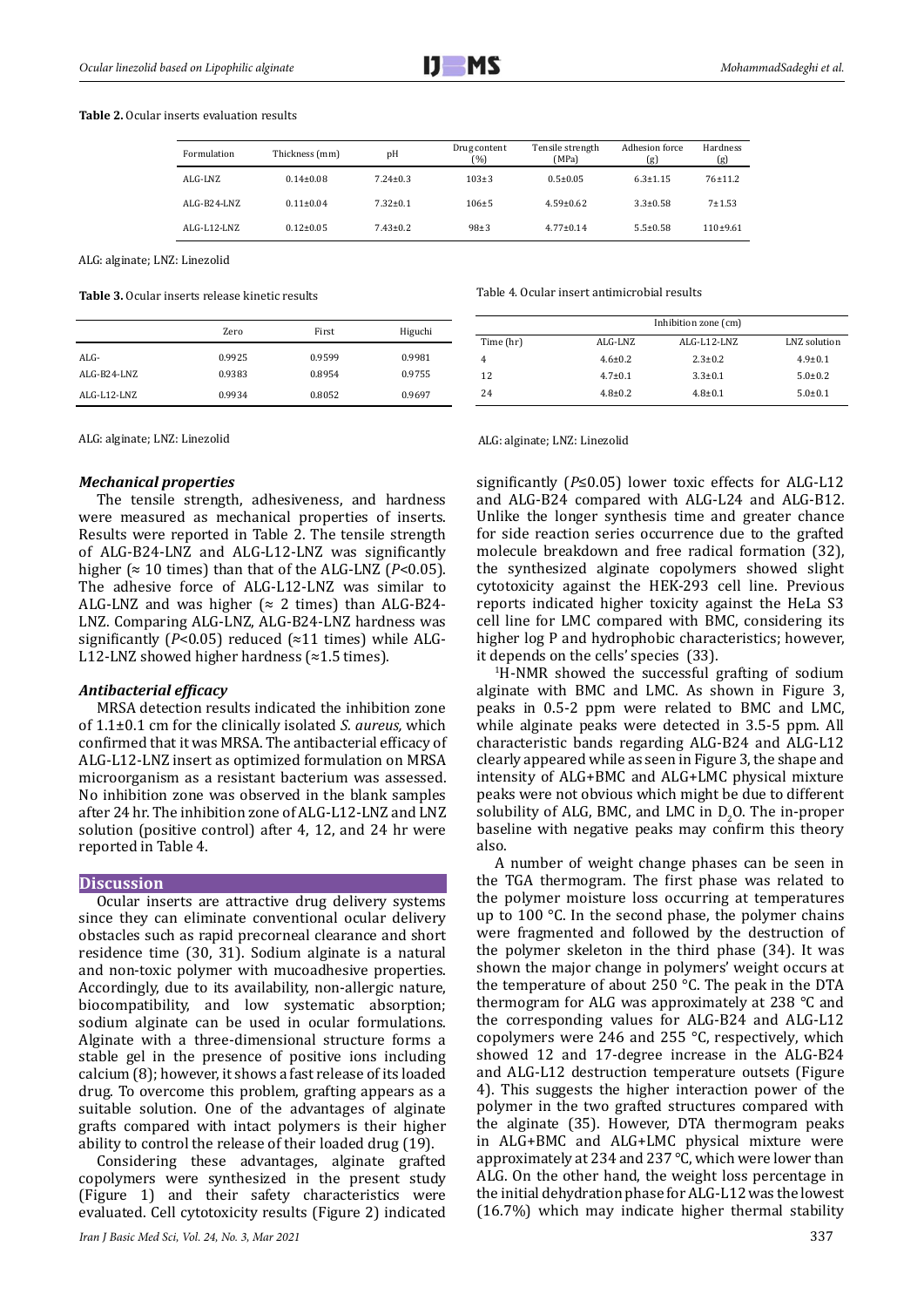(20). Also, the required energy for the destruction of ALG, ALG-B24, and ALG-L12 was 309, 442, and 309 mj while ALG+BMC and ALG+LMC physical mixture showed most destruction with 112 and 42.5 mj energy. This higher required destruction energy for ALG-B24 and ALG-L12 versus physical mixture confirms that the conjugation process was performed.

ALG characteristic peaks considering C-O-C stretching vibrations of the saccharide structure (1097) in Figure 5A was presented in ALG-B24 and ALG-L12 grafted copolymers also; however, new steric carbonyl bond of ALG-B24 and ALG-L12 at 1253 and 1278 cm-1 and stretch carbonyl bond at  $1627$  and  $1651$  cm<sup>-1</sup> (Figures 5B and 5C) may confirm the successful grafting of ALG with BMC and LMC. ALG+BMC and ALG+LMC physical mixture Ft-IR peaks in Figures 5D and 5E, completely showed ALG, BMC, and LMC characteristic peaks.

LNZ analysis results suggested that the two used ALG-B24 and ALG-L12 copolymers had no intervening peaks at the wavelength of 251 nm as the LNZ absorption wavelength. In addition, the validation results of the LNZ assay confirmed that the analysis method was sensitive and completely validated with acceptable linearity, precision, and accuracy.

In preliminary insert formulation design, ALG-B24 and ALG-L12 copolymers showed no good plasticity properties and were not easily separated from the plate. Therefore, glycerin was used as the plasticizer in the insert formulation to remove the problem (Figure 6). Also, ALG-B24 and ALG-L12 copolymers 2% w/v in combination with 10% w/v glycerin were optimized as the final formulation. Using calcium chloride as the most widely used agent that cross-links alginates (36), the insert formulation was easily removed from the plate. The results indicated acceptable insert thickness, which would not result in irritation in the cul-de-sac. As shown in Table 2, the pH of the formulations was within the physiological pH of the eye, which is not harmful to the cornea. LNZ content in all insert formulations varies from 98±3 to 110±5%, which showed an acceptable consistency indicating the repeatability of the production process (37).

It was also shown (Figure 7) that LNZ release from ALG-B24-LNZ and ALG-L12-LNZ formulations was slower than from ALG-LNZ. ALG released the whole LNZ within 6 hr, while ALG-B24-LNZ released it after 12 hr. ALG-L12-LNZ showed a slower manner which released 70% and 80% of LNZ, within 12 and 24 hr, respectively. This points to the soundness of the synthesis reaction as BMC and LMC, when linked to ALG, created a lipophilic substrate that delayed the release process (38); however, due to release kinetics results in Table 3, it seems that ALG-LNZ and ALG-B24-LNZ release kinetic was best fitted with Higuchi while ALG-L12-LNZ showed zeroorder kinetics. Since the ideal release pattern for slow and delayed drug delivery especially antibiotics is zeroorder (39), it seems the final optimized formulation ALG-L12-LNZ with zero-order release kinetics may be a suitable carrier for LNZ.

The tensile strength is the resistive power of an insert against rupture. The tensile strength of ALG was lower than those of other grafted formulations, as was the case in the previous studies (40, 41). The tensile strength of ALG-B24-LNZ and ALG-L12-LNZ formulations was

almost 10 times greater than that of the ALG-LNZ, showing the better strength properties in the selected formulations.

Mucoadhesion is one of the most important and specific properties of sodium alginate, especially for new ocular drug delivery systems. In the present study, adhesion test was evaluated and the results indicated acceptable adhesive forces for ALG inserts produced in this study. However, it seems that unlike LMC, ALG grafting by BMC may reduce the adhesion properties up to 2 times. The ALG-L12-LNZ formulation showed a comparable adhesive force with ALG-LNZ, which was stronger (2 times) than ALG-B24-LNZ.

Hardness is one of the most important properties of a thin film, which indicates its resistance to penetration and may present the useful life of the thin film, and especially its delamination (42). As shown in Table 2, the ALG-L12-LNZ formulation showed the highest hardness compared with ALG and ALG-B24-LNZ.

Considering mechanical results, it seems that ALG-L12-LNZ with suitable tensile strength, adhesiveness, and hardness was able to more efficiently tolerate the applied pressure compared with the ALG-LNZ pointing to a good linkage between ALG and LMC, which formed a polymer network with good properties.

In antibacterial experiments, MRSA detection was done using a disk diffusion test at a LNZ concentration of 30  $\mu$ g/ml. The inhibition zone diameters of < 21 mm were considered as MRSA and those with zone diameters of >22 mm were considered to be sensitive (29). Considering the inhibition zone of  $1.1\pm0.1$  cm, MRSA detection was confirmed. The optimized ALG-L12-LNZ insert antibacterial efficacy on MRSA after 4, 12, and 24 hr (Table 4) was in an increasing manner, which may be attributed to the slower LNZ release from ALG-L12-LNZ. By the way, ALG-L12-LNZ insert showed comparable efficacy against MRSA microorganism with LNZ solution after 24 hr while within this time it released 80% of loaded LNZ.

## **Conclusion**

The present study aimed to develop a new lipophilic alginate-based ocular insert for the sustained release of LNZ. ALG-g-BMC and ALG-g-LMC co-polymer syntheses were confirmed using NMR, Ft-IR, and TGA techniques. A simple solvent casting method was used to produce ocular inserts. This method is economically and industrially affordable and can be scaled up. Given the cytotoxicity results, ALG-L12 and ALG-B24 co-polymers, which were safer, underwent the production and insert assessment phases compared with ALG. The optimized ALG-L12-LNZ inserts showed slower LNZ release than ALG-LNZ with a zero-order release kinetic, which may be an ideal release pattern for sustained drug delivery, especially for antibiotics. In addition, ALG-L12-LNZ's better mechanical properties with suitable antibacterial efficacy on MRSA bacterium intensifies its capability as a good alternative carrier with less frequent administration for ocular solutions.

#### **Acknowledgment**

This study was a part of a Pharm D thesis. The authors would like to appreciate the financial support of the Vice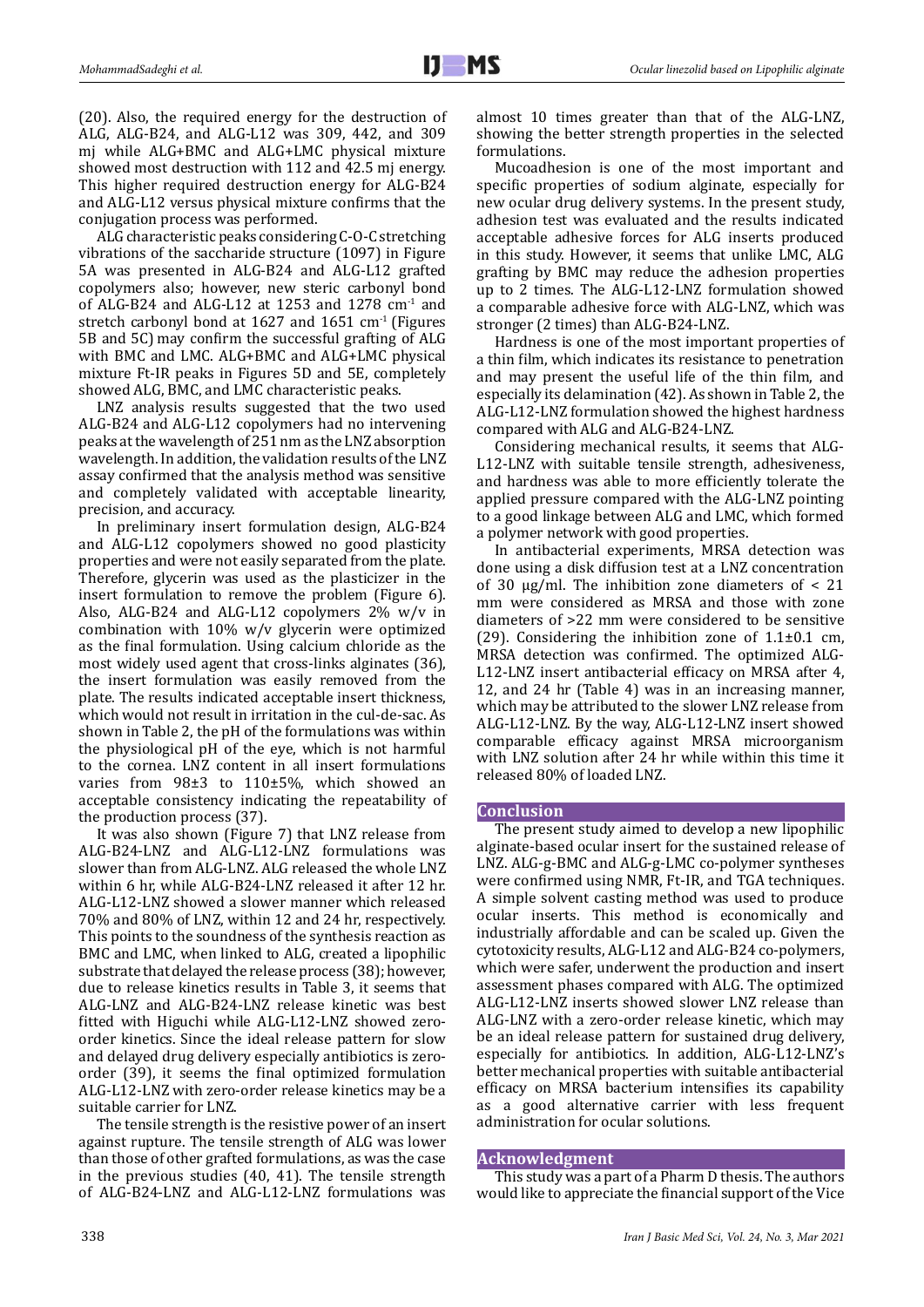Chancellor for Research of Shiraz University of Medical Sciences, Shiraz, Iran (grant Number 99-01-05-22826).

## **Conflicts of Interest**

The authors declare that there are no conflicts of interest.

#### **References**

1. Kaul S, G Kumar, P Kothiyal. Design and evaluation of soluble ocular drug insert for controlled release of acyclovir*.* Int J Drug Res Tech 2012;2:393-398.

2. Rathore KS, RK Nema. Review on ocular inserts*.* Intl J of PharmTech Res 2009;1:164-169.

3. Rajasekaran A, K. Kumaran, JP Preetha, K Karthika. A comparative review on conventional and advanced ocular drug delivery formulations*.* Int J PharmTech Res 2010;2:668-674.

4. Kumar KPS, D Bhowmik, G Harish, S Duraivel, BP kumar. Ocular inserts: A novel controlled drug delivery system*.* Pharma Innov 2013;1:1-16.

5. Jethava JK, GK Jethava. Design, formulation, and evaluation of novel sustain release bioadhesive in-situ gelling ocular inserts of ketorolac tromethamine*.* Int J Pharm Investig 2014;4:226- 232.

6. Tu EY, S Jain. Topical Linezolid 0.2% for the treatment of vancomycin-resistant or vancomycin-intolerant Gram-positive bacterial keratitis*.* Am J Ophthalmol 2013;155:1095-1098.

7. Akova Budak B, M Baykara, SA Kivanc, H Yilmaz, S Cicek. Comparing the ocular surface effects of topical vancomycin and linezolid for treating bacterial keratitis*.* Cutan Ocul Toxicol 2016;35:126-130.

8. Fiscella RG, WW Lai, B Buerk, M Khan, KA Rodvold, JS Pulido*, et al*. Aqueous and vitreous penetration of linezolid (Zyvox) after oral administration*.* Ophthalmology 2004;111:1191-1195.

9. George JM, R Fiscella, M Blair, K Rodvold, L Ulanski, J Stokes*, et al*. Aqueous and vitreous penetration of linezolid and levofloxacin after oral administration*.* J Ocul Pharmacol Ther 2010;26:579-586.

10. Ager S, K Gould. Clinical update on linezolid in the treatment of Gram-positive bacterial infections*.* Infect Drug Resist 2012;5:87-102.

11. Saleh M, F Jehl, A Dory, S Lefevre, G Prevost, D Gaucher*, et al*. Ocular penetration of topically applied linezolid in a rabbit model*.* J Cataract Refract Surg 2010;36:488-492.

12. Fernández-Mazarrasa C, O Mazarrasa, J Calvo, A del Arco, L Martínez-Martínez. High concentrations of manganese in Mueller-Hinton agar increase MICs of tigecycline determined by Etest*.* J Clin Microbiol 2009;47:827-829.

13. Fortun J, Martin-Davila P, Navas E, Perez-Elias MJ, Cobo J, ea Tato M. Linezolid for the treatment of multidrug-resistant tuberculosis*.* J antimicrob chemother 2005;56:180-185.

14. Abraham S, S Furtado, S Bharath, BV Basavaraj, R Deveswaran, V Madhavan. Sustained ophthalmic delivery of ofloxacin from an ion-activated in situ gelling system*.* Pak J Pharm Sci. 2009;22:175-179.

15. Silva D, LFV Pinto, D Bozukova, LF Santos, AP Serro, B Saramago. Chitosan/alginate based multilayers to control drug release from ophthalmic lens*.* Colloids Surf B 2016;147:81-89. 16. Yao B, C Ni, C Xiong, C Zhu, B Huang. Hydrophobic modification of sodium alginate and its application in drug controlled release*.* Bioprocess Biosyst Eng 2010;33:457-463.

17. Yang W, L Zhang, L Wu, J Li, J Wang, H Jiang*, et al*. Synthesis and characterization of MMA–NaAlg/hydroxyapatite composite and the interface analyse with molecular dynamics*.* Carbohydr Polym 2009;77:331-337.

18. Farjadian F, M Moghoofei, S Mirkiani, A Ghasemi, N Rabiee, S Hadifar*, et al*. Bacterial components as naturally inspired nano-carriers for drug/gene delivery and immunization: Set the bugs to work? Biotechnol Adv. 2018;36:968-985.

19. Wong TW. Alginate graft copolymers and alginate–coexcipient physical mixture in oral drug delivery*.* J Pharm Pharmacol 2011;63:1479-1512.

20. Yinghai Liu, Lanying Yang, Junbo Li, Z Shi. Grafting of methyl methacrylate onto sodium alginate initiated by potassium ditelluratoargentate(III)*.* J Appl Polym Sci 2005;97:1688- 1694.

21. Işıklan N, F Kurşun. Synthesis and characterization of graft copolymer of sodium alginate and poly(itaconic acid) by the redox system*.* Polym Bull 2013;70:1065-1084.

22. Sorour M, M El-Sayed, NA El Moneem, H Talaat, H Shaalan, S El Marsafy. Free radical grafting kinetics of acrylamide onto a blend of starch/chitosan/alginate*.* Carbohydr Polym 2013;98:460-464.

23. Ahmadi F, Bahmyari M, Akbarizadeh A, Alipour S. Doxorubicin-verapamil dual loaded PLGA nanoparticles for overcoming P-glycoprotein mediated resistance in cancer: Effect of verapamil concentration*.* J Drug Deliv Sci Tec 2019;53:101206-101219.

24. Tripathi R, B Mishra. "Development and evaluation alginate-polyacrylamide based stomach targeted hydrogels of famotidine"*.* AAPS PharmSciTech 2012;13:1091-1102.

25. Conzatti G, F Ayadi, S Cavalie, N Carrère, A Tourrette. Thermosensitive PNIPAM grafted alginate/chitosan PEC*.* Appl Surf Sci 2019;467-468:940-948.

26. Shen Y, L Niu, Z Yu, M Wang, Z Shang, Y Yang. Sodium alginate-grafted β-cyclodextrins as a matrix for immobilized Arthrobacter simplex for cortisone acetate biotransfromation*.* Appl Surf Sci 2018;444:42-47.

27. Parhizkar E, L Emadi, S Alipour. Development and evaluation of midazolam in situ nasal gel properties in presence of solubility enhancers at cilia-friendly pH*.* Macromol Res 2017;25:255-261.

28. Alipour S, S Akbari, F Ahmadi. Development and *in vitro*  evaluation of fast-dissolving oral films of ondansetron hydrochloride*.* TiPS 2015;1:25-30.

29. Kishore S, D Verma, M Siddique. Comparison of *in-vitro*  activities of linezolid and vancomycin against *Staphylococcus aureus* isolated from a tertiary care hospital*.* J Clin Diagn 2014;8:DC12-DC15.

30. Patil SS, Bade A, Tagalpallewar A. Design, optimization and pharmacodynamic comparison of dorzolamide hydrochloride soluble ocular drug insert prepared by using 32 factorial design*.* J Drug Deliv Sci Tec 2018;46:138-147.

31. Preethi GB, K Prashanthi. Design and evaluation of controlled-release ocular inserts of brimonidine- tartrate and timolol maleate*.* Int J Pharm Pharm Sci 2017;9:79-82.

32. Tonnesen HH, J Karlsen. Alginate in drug delivery systems*.* Drug Dev Ind Pharm 2002;28:621-630.

33. Murakami Y, A Kawata, S Suzuki, S Fujisawa. Cytotoxicity and pro-inflammatory properties of aliphatic alpha, betaunsaturated acid and ester monomers in RAW264.7 cells and their chemical reactivity*.In vivo* (Athens, Greece) 2019;33:313- 323.

34. Mohy Eldin MS, EA Kamoun, MA Sofan, SM Elbayomi. L-Arginine grafted alginate hydrogel beads: A novel pHsensitive system for specific protein delivery*.* Arab J Chem 2015;8:355-365.

35. Zaman HU, MDH beg. Preparation and properties of sodium alginate films*.* J Polym Eng 2013;33:829-836.

36. Lee KY, DJ Mooney. Alginate: Properties and biomedical applications*.* Prog Polym Sci 2012;37:106-126.

37. Mushtaque M, Muhammad I, Hasan SMF, Ali A, Masood R. Development and pharmaceutical evaluation of oral fast dissolving thin film of escitalopram: A patient friendly dosage